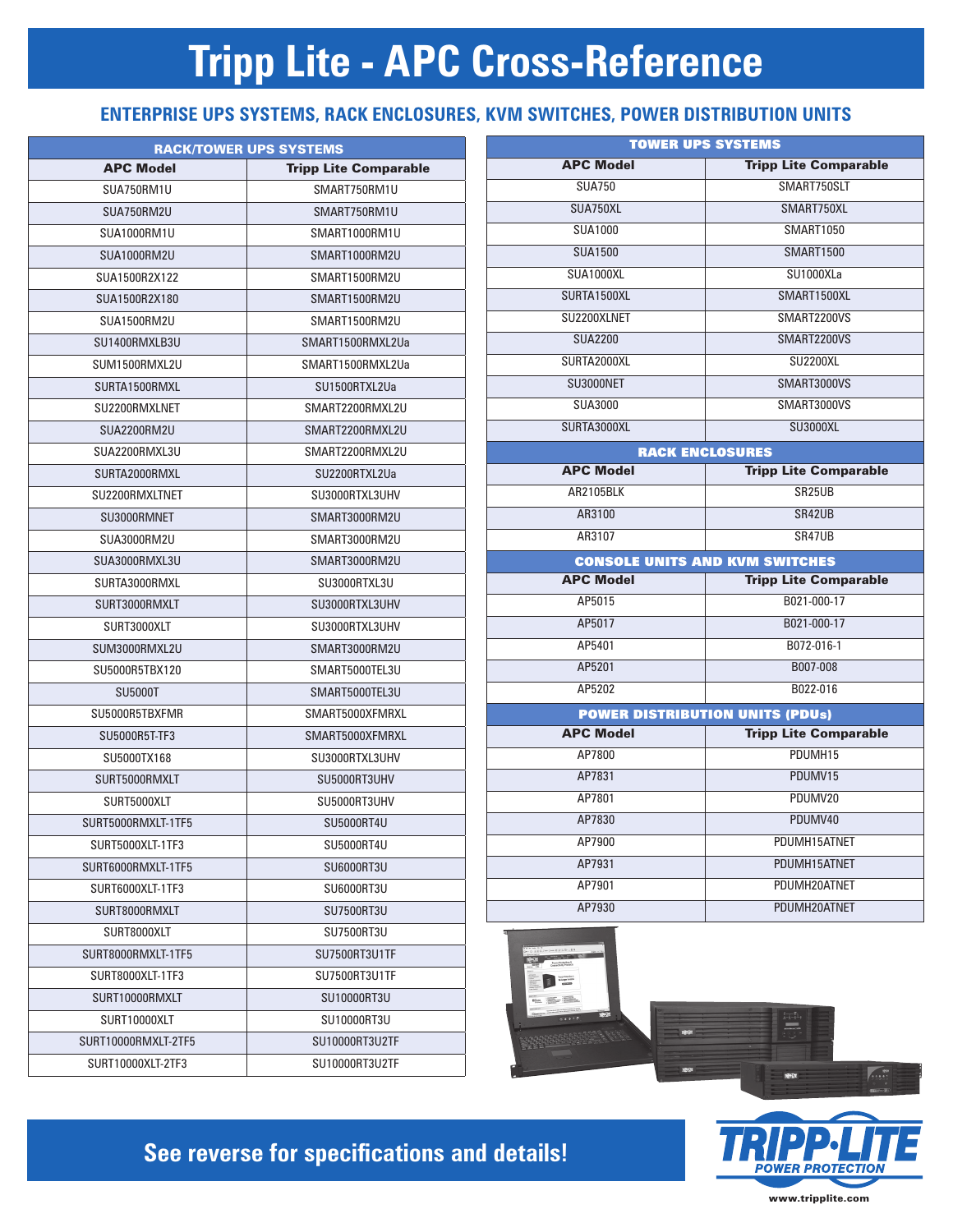#### **SmartOnline™ Intelligent On-Line UPS Systems**

#### **The Highest Level of Protection for Servers, Data Centers and VoIP/Telecom Equipment**

- True on-line, double-conversion operation isolates connected equipment from all power problems
- Zero transfer time to battery, pure sine wave output and surge/noise filtering
- Fault-tolerant bypass features eliminate power-related downtime
- Communication ports, SNMP capability and included PowerAlert
- Software for UPS management
- Expandable runtime capability and individually controllable outlets (select models)

| <b>SmartOnline Rack/Tower UPS Systems</b> |                                      |                                       |                 |                                |  |  |
|-------------------------------------------|--------------------------------------|---------------------------------------|-----------------|--------------------------------|--|--|
| Model #                                   | <b>Capacity</b>                      | <b>Outlets</b>                        | <b>Ports</b>    | $\frac{1}{2}$ Load<br>Runtime* |  |  |
| SU750RTXL2U                               | 750VA / 600W                         | $(6) 5-15R$                           | USB, DB9        | $11 + min$ .                   |  |  |
| SU1000RTXL2Ua                             | 1000VA / 800W                        | $(6)$ 5-15R                           | USB, DB9        | $18 + min$ .                   |  |  |
| SU1500RTXL2Ua                             | 1500VA / 1200W                       | $(6)$ 5-15R                           | USB, DB9        | $17 + min$ .                   |  |  |
| SU2200RTXL2Ua                             | 2200VA / 1600W                       | (6) 5-15/20R, L5-20R                  | USB, DB9        | $18 + min$ .                   |  |  |
| SU3000RTXL3U                              | 3000VA / 2400W                       | (4) 5-15R, (4) 5-15/20R, L5-30R       | USB, DB9        | $17 + min$ .                   |  |  |
| SU3000RTXL3UHV                            | 3000VA / 2400W                       | (6) 6-15/20R, (2) L6-20R              | DB <sub>9</sub> | $17 + min$ .                   |  |  |
| <b>SU5000RT3U</b>                         | 5000VA / 3500W                       | (12) 5-15/20R, (2) L6-20R, (2) L6-30R | $(2)$ DB9       | $20 + min$ .                   |  |  |
| SU5000RT3UHV                              | 5000VA / 3500W                       | (2) L6-20R, (2) L6-30R                | $(2)$ DB9       | $20+ min.$                     |  |  |
| <b>SU5000RT4U</b>                         | 5000VA / 3750W                       | (8) 5-15/20R, (2) L6-20R, (2) L6-30R  | USB, DB9        | $17 + min$ .                   |  |  |
| <b>SU6000RT3U</b>                         | 6000VA / 4200W                       | <b>Hardwire</b>                       | $(2)$ DB9       | $37 + min$ .                   |  |  |
| SU6000RT3UHV                              | 6000VA / 4200W                       | Hardwire                              | $(2)$ DB9       | $37 + min$ .                   |  |  |
| <b>SU6000RT4U</b>                         | 6000VA / 4200W                       | (8) 5-15/20R, (2) L6-20R, (2) L6-30R  | USB, DB9        | $24 + min.$                    |  |  |
| <b>SU7500RT3U</b>                         | 7500VA / 6000W                       | (4) L6-20R, (2) L6-30R                | (2) DB9         | $20 + min$ .                   |  |  |
| <b>SU7500RT3U1TF</b>                      | 7500VA / 6000W                       | (12) 5-15/20R, (4) L6-20R, (2) L6-30R | $(2)$ DB9       | $20+ min.$                     |  |  |
| <b>SU10000RT3U</b>                        | 10000VA / 8000W                      | (4) L6-20R, (2) L6-30R                | $(2)$ DB9       | $10+$ min.                     |  |  |
| <b>SU10000RT3U2TF</b>                     | 10000VA / 8000W                      | (24) 5-15/20R, (4) L6-20R, (2) L6-30R | $(2)$ DB9       | $10+$ min.                     |  |  |
|                                           | <b>SmartOnline Tower UPS Systems</b> |                                       |                 |                                |  |  |
| Model #                                   | <b>Capacity</b>                      | <b>Outlets</b>                        | <b>Ports</b>    | $1/2$ Load<br>Runtime*         |  |  |
| SU750XL                                   | 750VA / 600W                         | $(6)$ 5-15R                           | USB, DB9        | $11 +$ Min.                    |  |  |
| SU1000XLa                                 | 1000VA / 800W                        | $(6)$ 5-15R                           | USB, DB9        | $14 + min$ .                   |  |  |
| <b>SU1500XL</b>                           | 150VA / 1200W                        | $(6)$ 5-15R                           | USB. DB9        | $14 + min$ .                   |  |  |
| <b>SU2200XL</b>                           | 2200VA / 1600W                       | (6) 5-15/20R, L5-20R                  | DB <sub>9</sub> | $18 + min$ .                   |  |  |
| <b>SU3000XL</b>                           | 3000VA / 2400W                       | (6) 5-15/20R, L5-20R                  | DB <sub>9</sub> | $18 + min$ .                   |  |  |

|                     | <b>SmartRack™ Rack Enclosures</b>                   |  |
|---------------------|-----------------------------------------------------|--|
| Model #             | <b>Description</b>                                  |  |
| SR <sub>25</sub> UB | 25U Standard Enclosure (with doors)                 |  |
| SR42UB              | 42U Standard Enclosure (with doors)                 |  |
| SR42UBEXP           | 42U Standard Enclosure (with doors; no side panels) |  |
| SR47UB              | 47U Standard Enclosure (with doors)                 |  |
| SR47UBEXP           | 47U Standard Enclosure (with doors; no side panels) |  |

|             | 8-, 16- and 32-port KVM Switches           |                                         |
|-------------|--------------------------------------------|-----------------------------------------|
| Model #     | <b>Description</b>                         |                                         |
| B007-008    | 1U 8-Port KVM Switch                       |                                         |
| B072-008-1  | 1U 8-Port Cat5e KVM Switch                 |                                         |
| B020-008    | 1U 8-Port KVM Switch with 15" LCD Console  |                                         |
| B020-008-17 | 1U 8-Port KVM Switch with 17" LCD Console  | <b>Accept Initial</b><br><b>COMPANY</b> |
| B022-016    | 1U 16-Port KVM Switch                      |                                         |
| B072-016-1  | 1U 16-Port Cat5e KVM Switch                | <b>REST</b>                             |
| B020-016    | 1U 16-Port KVM Switch with 15" LCD Console |                                         |
| B020-016-17 | 1U 16-Port KVM Switch with 17" LCD Console |                                         |
| B060-032    | 1U 32-Port KVM Switch                      |                                         |
| B021-000-17 | 1U 17" LCD Console (No Switch)             |                                         |

**Protection for Servers and Network Equipment** 

- Advanced automatic voltage regulation protects equipment during low voltage and high voltage conditions without draining battery power
- Surge/noise filtering and pure sine wave output (select models)
- Communication ports, SNMP capability and included PowerAlert Software for UPS management

**SmartPro® Intelligent Line-Interactive UPS Systems** 

• Expandable runtime capability and individually controllable outlets (select models)

| <b>SmartPro Rack/Tower UPS Systems</b> |                 |                                                  |                     |                                |  |
|----------------------------------------|-----------------|--------------------------------------------------|---------------------|--------------------------------|--|
| Model #                                | <b>Capacity</b> | <b>Outlets</b>                                   | <b>Ports</b>        | $\frac{1}{2}$ Load<br>Runtime* |  |
| SMART500RT1U                           | 500VA / 300W    | $(7) 5-15R$                                      | USB, DB9            | 17 min.                        |  |
| SMART750RM1U                           | 750VA / 450W    | $(6)$ 5-15R                                      | USB, DB9            | 24 min.                        |  |
| SMART1000RM1U                          | 1000VA / 640W   | $(6)$ 5-15R                                      | USB, DB9            | 24 min.                        |  |
| SMART1000RM2U                          | 1000VA / 700W   | $(6)$ 5-15R                                      | USB, DB9            | 21 min.                        |  |
| SMART1500RM2U                          | 1500VA / 1000W  | $(8)$ 5-15R                                      | USB, DB9            | 25 min.                        |  |
| SMART1500RMXL2Ua                       | 1500VA / 1000W  | $(8)$ 5-15R                                      | USB, DB9            | $25 + min$ .                   |  |
| SMART2200RMXL2U                        | 2200VA / 1600W  | (4) 5-15R, (4) 5-15/20R                          | USB, DB9            | $16 + min$ .                   |  |
| SMART3000RM2U                          | 3000VA / 2250W  | (4) 5-15R, (4) 5-15/20R, L5-30R                  | (2) USB, (2) DB9    | $13+$ min.                     |  |
| SMART5000RT3U                          | 5000VA / 4000W  | $(10)$ 5-15R, $(2)$ 5-15/20R,<br>L6-30R, L14-30R | (2) USB, (2) DB9    | $38 + min$ .                   |  |
| SMART5000XFMRXL                        | 5000VA / 3750W  | (8) 5-15/20R, (2) L6-20R, L6-30R                 | <b>USB, (2) DB9</b> | $27 + min$ .                   |  |
| SMART5000TEL3U                         | 5000VA / 3750W  | (2) 5-15R, (2) L6-20R, L6-30R                    | USB, DB9            | 24 min.                        |  |
| <b>SmartPro Tower UPS Systems</b>      |                 |                                                  |                     |                                |  |
|                                        |                 |                                                  |                     |                                |  |
| Model #                                | <b>Capacity</b> | <b>Outlets</b>                                   | <b>Ports</b>        | $1/2$ Load<br>Runtime*         |  |
| SMART700                               | 700VA / 450W    | $(6)$ 5-15R                                      | <b>USB</b>          | 20 min.                        |  |
| SMART750SLT                            | 750VA / 500W    | $(8)$ 5-15R                                      | USB, DB9            | 20 min.                        |  |
| SMART750XL                             | 750VA / 450W    | $(8)$ 5-15R                                      | USB, DB9            | $29+$ min.                     |  |
| <b>SMART1050</b>                       | 1050VA / 705W   | $(6)$ 5-15R                                      | <b>USB</b>          | 23 min.                        |  |
| SMART1050SLT                           | 1050VA / 650W   | $(8)$ 5-15R                                      | USB, DB9            | 21 min.                        |  |
| <b>SMART1500</b>                       | 1500VA / 980W   | $(6) 5-15R$                                      | USB, DB9            | 20 min.                        |  |
| SMART1500SLT                           | 1500VA / 900W   | $(8)$ 5-15R                                      | USB, DB9            | 22 min.                        |  |
| SMART1500XL                            | 1500VA / 980W   | $(6)$ 5-15R                                      | USB, DB9            | $20 + min$ .                   |  |
| SMART2200VS                            | 2200VA / 1600W  | $(7)$ 5-15R, $(2)$ 5-15/20R                      | (2) USB, (2) DB9    | 19 min.                        |  |
| SMART2200NET                           | 2200VA / 1700W  | $(6)$ 5-15R                                      | $(3)$ DB9           | $27 + min$ .                   |  |
| SMART3000VS                            | 3000VA / 2250W  | (7) 5-15R, (2) 5-15/20R, L5-30R                  | (2) USB, (2) DB9    | $14 + min$ .                   |  |

lels with "+" runtime offer expandable runtime with external battery packs sold separately. Runtime varies with load, battery condition and other factors

#### **Metered Rack PDUs**

• Digital load meters display total current drawn by connected equipment



- Dual inputs with Automatic Transfer Switch (ATS) functionality (AT models)
- Remote monitoring, reboot, load ramping/shedding, individual outlet control and more via SNMP, Web or telnet (NET models)

| Model #      | <b>Size</b> | <b>Amps</b> | <b>Input</b>                   | <b>Outlets</b>  | <b>Features</b>                                      |
|--------------|-------------|-------------|--------------------------------|-----------------|------------------------------------------------------|
| PDUMH15      | 1U/0U       | 15          | $5-15P$                        | $(13)$ 5-15R    | <b>Digital Load Meter</b>                            |
| PDUMV15      | 48"/0U      | 15          | $5-15P$                        | $(16)$ 5-15R    | <b>Digital Load Meter</b>                            |
| PDUMV20      | 60"/0U      | 20          | 5-20P or L5-20P*               | (20) 5-15/20R   | <b>Digital Load Meter</b>                            |
| PDUMV40      | 72"/0U      | 2x20        | (2) 5-20P or<br>(2) L5-20P*    | $(32)$ 5-15/20R | Digital Load Meter,<br><b>Dual Circuits (non-ATS</b> |
| PDUMH15AT    | 1U/0U       | 15          | $(2)$ 5-15P                    | $(8)$ 5-15R     | Digital Load Meter,<br>Dual Inputs (ATS)             |
| PDUMH20AT    | 1U/0U       | 20          | (2) 5-20P or<br>$(2) L5-20P*$  | $(16)$ 5-15/20R | Digital Load Meter,<br>Dual Inputs (ATS)             |
| PDUMH15ATNET | 1U/0U       | 15          | $(2)$ 5-15P                    | $(8)$ 5-15R     | Digital Load Meter, Dual<br>Inputs (ATS), SNMP/Web   |
| PDUMH20ATNET | 1U/0U       | 20          | $(2)$ 5-20P /<br>$(2) L5-20P*$ | $(16)$ 5-15/20R | Digital Load Meter, Dual                             |

\* Includes adapter(s) to convert L5-20P to 5-20P.

بالبيان

CISCO.

Tripp Lite's PowerAlert Software, version 12.5, has tested compatible with Cisco CallManager, version 12, has 4.1, Cisco 7600 Series<br>Routers, 7500 Series Routers and Catalyst 65XX Layer 3 Switch. Tripp Lite PowerAlert Soft or trademarks of Tripp Lite. Tripp follows a policy of continuous improvement. Specifi cations are subject to change without notice.